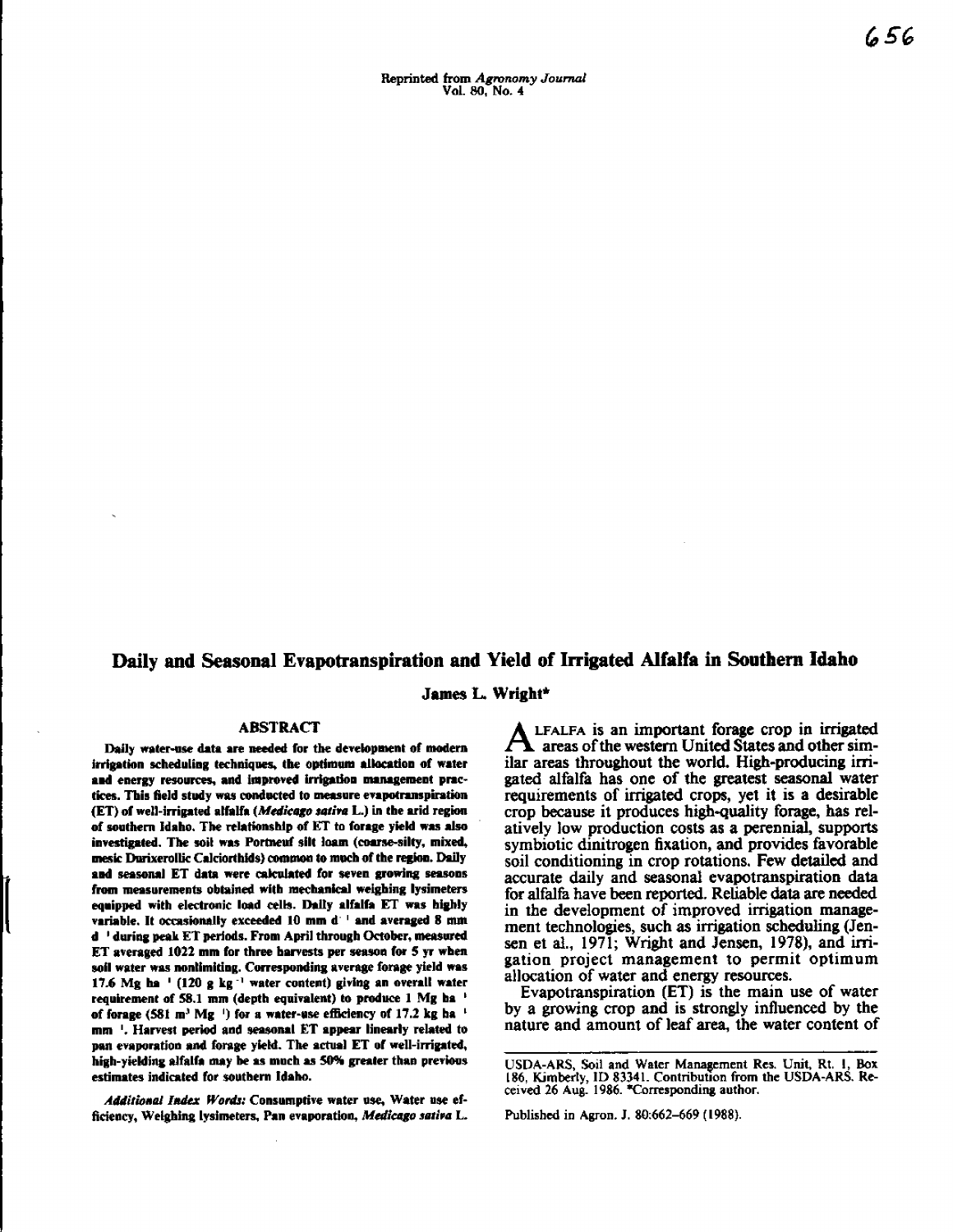the root zone, and weather conditions. Other water requirements include the small amount incorporated into plant tissues and, depending on soil and water conditions, some for leaching excess salt from the root zone. The term *consumptive use* includes water incorporated into plant tissue, but often is used interchangeably with ET.

Most previous studies on alfalfa water use have utilized soil sampling methods to determine soil water depletion with time, usually by harvest period, utilizing gravimetric sampling (Erie et al., 1965), the neutron moisture-meter (Bauder et al., 1978; Daigger et al., 1970; Retta and Hanks, 1980), or combinations of the neutron meter and nonweighing lysimeters (Sammis, 1981). Sutter and Corey (1970) estimated the monthly and seasonal water use for alfalfa in southern Idaho with the USDA-SCS modified Blaney-Criddle (SCS-BC) method using limited climatic data and an empirically derived crop coefficient (USDA-Soil Conservation Service, 1967). Alfalfa water use determined from soil sampling data at best only provides averages for several-day periods. Seasonal water-use values obtained by these methods are also subject to uncertainties in accounting for small changes in soil-water content, spatial variability and water movement into or out of the root zone during the sampling interval.

All the terms of the water balance equation can be measured with a lysimeter (Tanner, 1967), and reliable ET data are possible with lysimeters if the measurements are representative samples of the surrounding conditions. Sensitive mechanical weighing systems provide an accurate means of measuring daily water loss (Mcllroy and Angus, 1963; Ritchie and Burnett, 1968). Weighing and nonweighing lysimeters are subject to errors due to the **effects** of containment in the soil bin, which can distort thermal, water-content, and rooting conditions, resulting in unrepresentative vegetative cover. The effects of exposure and the uniformity of the surroundings can also be limiting.

When the intent is to study potential ET, i.e., when water loss is unrestricted by soil water contents, the lysimeter requirements and limitations are much less critical (Mcllroy and Angus, 1963; Tanner, 1967). Filled lysimeters are suitable, provided the soil bin is deep enough to permit sufficient rooting, with adequate aeration, to produce representative plant growth.

An evaporation pan integrates the effects of solar radiation, wind, temperature, and humidity on evaporation from a specific open water surface. Plants also respond to these climatic conditions, but the daily evaporation rates from a pan and a crop are usually different. Water loss from a pan and a crop can be compared for periods of 10 d or longer (Pruitt, 1966).

The main objectives of this study were to determine the daily ET of well-irrigated alfalfa in an irrigated region of the Snake River Plains in southern Idaho, to compute growth period and seasonal ET from summations of daily ET, and to relate crop ET to pan evaporation and forage yields. Daily alfalfa ET was measured for the April through October season for 7 yr, utilizing weighing lysimeters at two evapotranspiration field-study sites established for these purposes.

#### **MATERIALS AND METHODS**

The ET field research was conducted 1 km south of the USDA, Snake River Conservation Research Center, about 1.5 km east of Kimberly, ID. This site, at latitude 42°33' N, longitude 114°21' W and elevation 1207 m, is in the interior of a large irrigated region about 10 km east of Twin Falls and about 45 km in the prevailing downwind direction from nonirrigated sagebrush-grass rangeland to the west. The climate is arid, with much of the annual precipitation occurring during the nongrowing season. The average frost-free period is about 120 d, from mid-May to mid-September. The Portneuf silt loam soil at the site is about 4 m deep and is underlain by basalt bedrock. This soil has a hard layer at a depth of 0.5 to 1 m consisting of rounded nodules of very hard soil material that is partly restrictive to root penetration, but is permeable to water flow. The soil is well drained, without a water table, and is well suited for irrigation.

#### *Evaporation Measurements*

A weighing lysimeter (Lys. 1) was installed in 1968 near the center of a 2.6-ha field, while a second unit (Lys. 2) was similarly installed in 1971 in an adjoining westward field of about 2.2 ha. In each case, the surrounding field provided an upwind fetch of at least 75 m in the prevailing wind directions. The steel lysimeter soil tank was 1.83 m square by 1.22 m deep and rested on a mechanical platform scale. The scale mechanism transferred the downward force exerted by the soil bin to a tension-measuring electronic load cell. A pliable rubber seal was installed to cover the gap between the soil bin and outer steel retaining wall, forming a rim about 2.5 cm above the soil and 2.5 cm wide. While the rim area was about 5.6% of the surface area of the soil bin, it was mostly shaded from the overhang of plants from inside and outside the lysimeter. The sensitivity of the weighing system was enhanced because the scale assembly included a counter balance so that only about 10% of the total mass of the system was sensed by the load cell. An array of sintered stainless steel candles in the bottom of the soil tank permitted the evacuation of drainage water.

Evaporative loss of water from the soil and plant surfaces caused a decrease in tension at the load cell. The load cell signals were continuously recorded on strip chart recorders and at hourly or more frequent intervals with an automatic data acquisition system. The chart records were used to monitor lysimeter performance and to adjust for irrigations, precipitation, harvest, and other events. The load-cell tension data were converted to an equivalent water depth per unit area assuming a water density of 1 Mg m<sup>-3</sup> and an effective surface area (mid-rim to mid-rim) of  $3.44 \text{ m}^2$ . Daily ET  $(ET<sub>d</sub>)$  was calculated on a midnight-to-midnight basis. Total ET was calculated for each month, growth period, and the season from summations of  $ET<sub>d</sub>$ .

The sensitivity of the lysimeter system was more than sufficient for daily ET measurements during the growing season. Considering hysteresis effects, nonlinearity, and seasonal drift, the complete system was capable of resolving a net change in mass equivalent to a water depth of 0.07 mm over the entire surface, about 1% of daily ET on a summer day. Daily ET data were lost during the 7-yr period on a few occasions for a day or two at a time. Lightning was the major cause of equipment failures.

Pan evaporation data, obtained by the National Weather Service with a U.S. Class A evaporation pan, were used to characterize general climatic conditions. On the average, water depth was maintained between 220 and 180 mm, or from 35 to 75 mm below the pan rim. The weather station was located about 0.8 km north of the lysimeter field site in a 45- by 36-m irrigated, clipped-grass plot surrounded by irrigated field plots planted to various crops each year.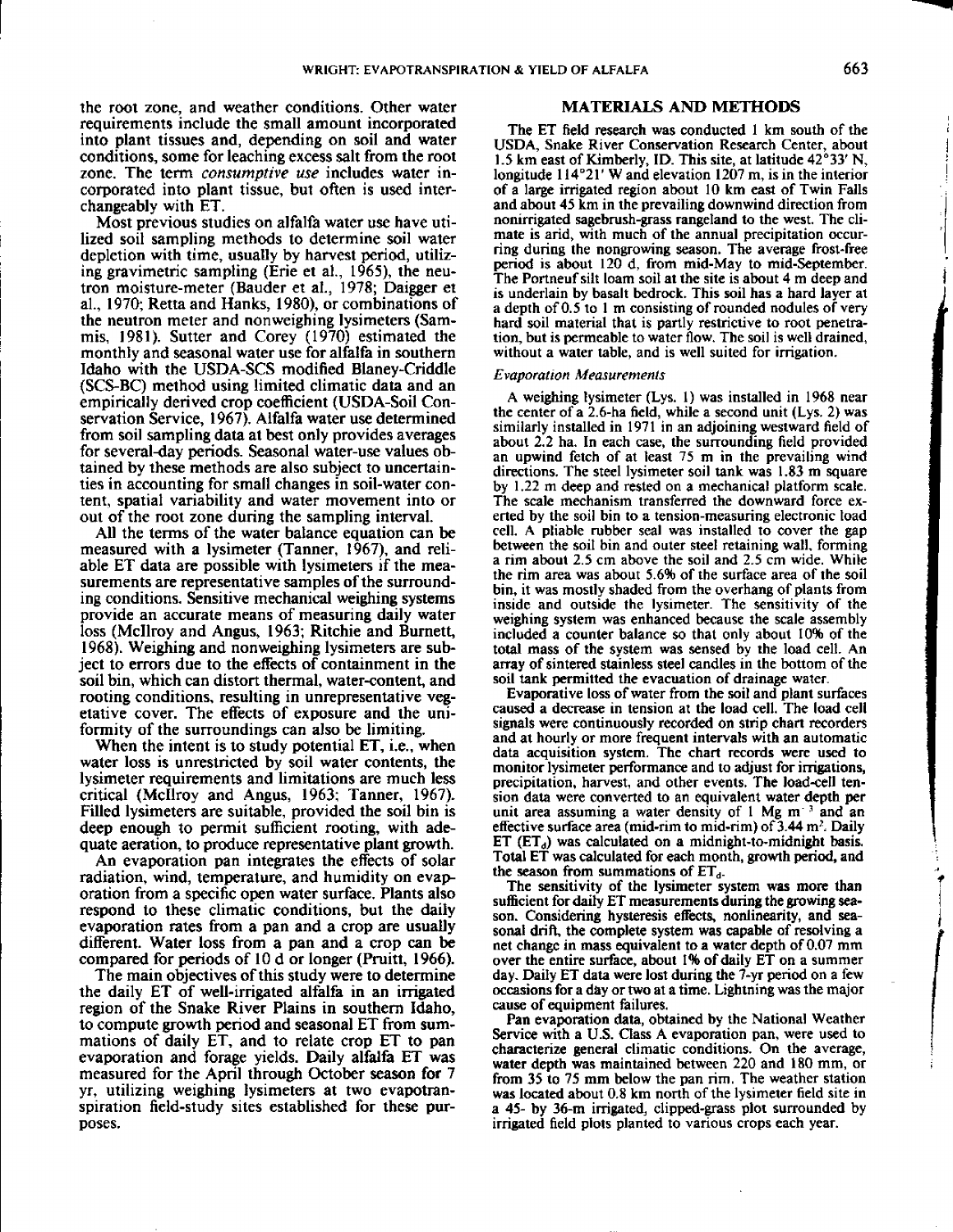#### *Management Practices*

Fertilizer was applied to maintain soil P concentrations above 16 mg kg<sup>-1</sup> and K above 200 mg kg<sup>-1</sup>, in accordance with University of Idaho fertilizer guides (University of Idaho, 1972). Traffic was limited near the lysimeters so that crop growth on and immediately around the lysimeters would be representative of the field.

The Lys. I site was planted to 'Ranger' alfalfa in May 1968 at a seeding rate of 9 kg ha<sup> $\pm$ </sup>, without a nurse crop, and was harvested twice during 1968 so that the stand was well established at the beginning of this study on 1 Apr. 1969. The stand was maintained until mid-October 1971.

Alfalfa was similarly seeded at the Lys. 2 site, but in late August 1971, so that the plants were still in the young seedling stage on 1 Apr. 1972. The stand was maintained at this site until October 1975. Local farmers maintain alfalfa stands from 2 to 4 yr in typical rotations.

The alfalfa fields were surface-irrigated with furrows spaced at 0.76-m intervals. Soil-water status on and in the vicinity of the lysimeters was measured with tensiometers at depths of 0.15, 0.30, and 0.45 m. These were read two to three times per week. Irrigations were scheduled so that the soil-water tension at the 0.45-m depth did not exceed 75 kPa. The duration of irrigation was usually 24 h. Total available soil water for the top meter of the local soil is approximately a 160-mm water depth equivalent per meter of soil depth. At a tension of 75 kPa, about 60% of available soil water is depleted. The transpiration of alfalfa is not restricted until tensions exceed 100 kPa (Van Bavel, 1967).

During a field irrigation, water was pumped onto the lysimeter surface from a nearby furrow with a small submersible pump. Only the amount of water necessary to replenish the depletion was applied, usually a 100- to 150-mm depth equivalent. Occasionally, when it was not possible to irrigate the field, water was hauled to irrigate the lysimeter to prevent the restricted root zone from becoming excessively dry. Soil-water contents are normally near field capacity at the beginning of spring growth due to wintertime precipitation. The local irrigation season begins in the latter part of April or early May.



**Fig. 1. Daily alfalfa ET measured with weighing lysimeter no. 1 for** three growing seasons, with harvest and irrigation dates indicated, **Kimberly, ID.**

#### *Forage Sampling*

The alfalfa was harvested three times per season, as is typical for the area. Lysimeter forage was manually harvested within a day or two of when the adjoining fields were harvested, usually by swathing and baling. Forage samples were removed and oven dried to determine dry matter yield. Yields were adjusted to 120 g  $kg^{-1}$  water content (mass/ mass) for consistency. Field yields were determined from commercial scale weights of total harvested forage, or from bale counts and sample bale-weights, which were obtained from weighing at least 10 bales selected at random across the field.

## **RESULTS AND DISCUSSION**

#### *Daily Evaporation*

Values of  $ET_d$  obtained with Lys. 1 are shown in Fig. 1 for the 3 yr of measurement. Data obtained with Lys. 2 for 4 yr are shown in Fig. 2. **Harvest and irrigation dates are designated. Data are shown for a 214** d period because spring growth begins in late March or early April, depending on general weather conditions, and ceases by November. There is no live aboveground growth at Kimberly during the winter. The gradual increase in  $ET_d$  in April and early May (Fig. 1 and 2) was due to the growth of the crop and the general increase in evaporative demand. The crop usually did not reach the condition of "effective-fullcover" [at least 30 cm in height as described by Wright and Jensen (1972)] until mid-May. Frosty periods occasionally retarded  $ET_d$  rates until about that time. During the spring of 1969 weather was warmer than



Fig. 2. Daily alfalfa ET measured with weighing lysimeter no. 2 for four growing seasons, with harvest and irrigation dates indicated, Kimberly, ID.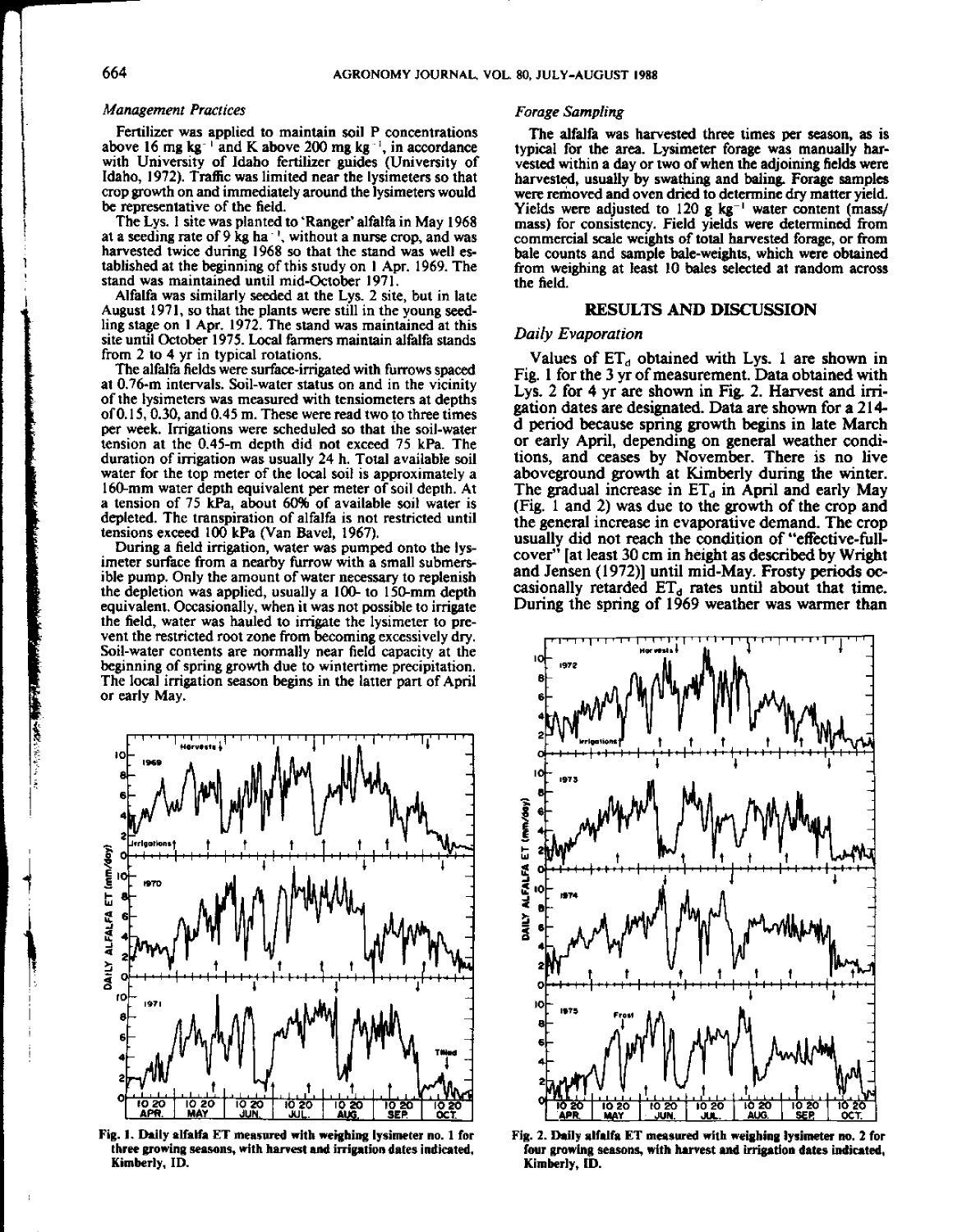normal, so early crop development was more advanced than for the other 6 yr. This resulted in generally higher ET during that period.

Daily ET exceeded 10 mm  $d^{-1}$  a few days each season, except in 1973 and 1975. The pronounced variation of  $ET_a$  (Fig. 1 and 2) was due primarily to changes in daily weather. This correspondence can be seen in Fig. 3 where daily Class A pan evaporation (Epan) and  $E\overline{T}_d$  are graphed for 30 d when crop conditions assured potential ET rates. The daily patterns were mostly similar except on a few days, such as 26 June and 6 July, when  $ET_d$  exceeded Epan. The mean ratio of  $ET_d$  to Epan for the 31 d plotted was 0.932 (SE= 0.118).

At harvest  $ET<sub>d</sub>$  was reduced to 25% or less of preharvest rates for several days until regrowth began (Fig. 1 and 2). Depending on soil moisture and stand conditions, after 14 to 21 d  $ET<sub>d</sub>$  returned to pre-harvest rates. Once regrowth began after the first and second harvests,  $ET<sub>d</sub>$  sometimes increased to near maximum rates in just 5 to 7 d. The delay in recovery of ET following the first harvest in 1973 and 1975 was due to suboptimal available soil water in the lysimeter. Delay in removing the harvested hay from the field delayed post-harvest irrigation, and water was not hauled to the lysimeter in those two cases. Regrowth following third harvests was generally slower at the end of the growing season.

Daily ET was reduced much less after the harvest of a first-year stand than for older stands, as can be seen by comparing the results for 1972 with those of the other years (Fig. 2). This result agreed with field observations in that, after harvest the stubble of the young stands still contained some leaves, and new shoots appeared more quickly than for older stands.

## *Seasonal Evaporation*

Total alfalfa ET, derived from summations of  $ET_d$ , and corresponding pan evaporation data are listed in Table 1 for each month of the 214-d growing season and the 7-yr period of study. The mean  $(\bar{x})$  and the coefficient of variation (CV) are listed for each month

.<br>آ ' **1 '1 1'I '1 'I\_ 12** Class **A** Pan **1969** ù **8 -** <sup>I</sup> **1 6 4 4 <sup>2</sup>** - **<sup>I</sup> <sup>i</sup>** - 1 **<sup>I</sup> tX0 0- 0** - <sup>I</sup> **1.1** I • **I** • **<sup>1</sup> Or- vs** 4 r **r (Alfalfa) la I )- B .71 6 4 2 .1 <sup>I</sup> .1 <sup>I</sup> .1 .1 - 20 22 24 26 28 <del>|</del> 2 4 6 8 10 2 4 16 18 20**<br>20 22 24 26 28 | 2 4 6 9 10 2 4 16 18 20 **0** JUNE <u>III DI L</u>

Fig. 3. Comparison of daily Class A pan evaporation and alfalfa ET for a 31-d period when crop cover assured maximum ET.

and seasonal period. Seasonal totals are included for both the April through September and April through October periods, since complete pan evaporation data were not available for October of 1973, 1974, and 1975 Seasonal totals of alfalfa ET and pan evaporation are shown as a percentage of the respective 7-yr means to provide a relative yearly index of alfalfa ET in comparison with general weather conditions, as represented by pan evaporation. The two highest ET years, 1969 and 1974, correspond to the two highest pan years, while 1975 is lowest for both. The seasonal CV for alfalfa ET is greater than the CV for pan evaporation because of greater variation in ET early and late in the season and the effects of harvest.

The data of Table 1 show that ET relative to pan evaporation was proportionately higher for Lys. I than for Lys. 2. This difference between the two lysimeters was partly due to the drier soil conditions of Lys. 2, during short periods in 1973 and 1975 (Fig. 2), but also seemed due to differences in growth of the two crops. The alfalfa stands were established with different lots of seed, supposedly of the same variety. flow-

Table 1. Summary of alfalfa ET by month and season obtained from summations of daily ET. corresponding *Class* A pan evaporation, respective monthly means  $(\bar{x})$  and coefficients of variation (CV), and seasonal totals as a percentage of the 7-yr mean. Alfalfa ET was measured with two weighing lysimeters during 7 yr at Kimberly, ID.

|                  |                                | Lys. 1                  |      | Lys. 2                  |                 |      |      | Lys. $1$ and $2$ |      |  |  |
|------------------|--------------------------------|-------------------------|------|-------------------------|-----------------|------|------|------------------|------|--|--|
|                  | 1969                           | 1970                    | 1971 | 1972                    | 1973            | 1974 | 1975 | $\bar{x}$        | CV   |  |  |
|                  |                                |                         |      |                         | Alfalfa ET      |      |      |                  |      |  |  |
|                  |                                |                         |      |                         | mm              |      |      |                  | %    |  |  |
| Apr.             | 136                            | 80                      | 75   | 105                     | 83              | 105  | 51   | 90.7             | 30.2 |  |  |
| May              | 194                            | 167                     | 182  | 171                     | 171             | 166  | 135  | 169.4            | 10.7 |  |  |
| June             | 168                            | 178                     | 142  | 186                     | 138             | 186  | 163  | 166.0            | 11.8 |  |  |
| July             | 211                            | 233                     | 232  | 222                     | 175             | 211  | 177  | 208.7            | 11.4 |  |  |
| Aug.             | 223                            | 197                     | 188  | 179                     | 155             | 165  | 160  | 181.0            | 13.3 |  |  |
| Sent.            | 150                            | 125                     | 172  | 105                     | 140             | 169  | 143  | 143.3            | 16.3 |  |  |
| Oct.             | 45                             | 80                      | 35   | 44                      | 50              | 71   | 75   | 57.1             | 31.2 |  |  |
| Σ(Apr. –         |                                |                         |      |                         |                 |      |      |                  |      |  |  |
| Sept.) 1083      |                                | 980                     | 991  | 968                     | 861             | 1001 | 829  | 959.0            | 9.0  |  |  |
| $\Sigma$ (Apr. - |                                |                         |      |                         |                 |      |      |                  |      |  |  |
| Oct 1            | 1128                           | 1060                    | 1025 | 1012                    | 912             | 1073 | 904  | 1016.3           | 8.2  |  |  |
|                  |                                | Percentage of 7-yr mean |      |                         |                 |      |      |                  |      |  |  |
| Apr.-            |                                |                         |      |                         |                 |      |      |                  |      |  |  |
| Sept.            | 113                            | 102                     | 103  | 101                     | 90              | 104  | 86   | 100              | 9.10 |  |  |
|                  |                                |                         |      |                         | Pan evaporation |      |      |                  |      |  |  |
|                  |                                |                         |      |                         | mm              |      |      |                  | %    |  |  |
| Apr.             | 200                            | 153                     | 149  | 156                     | 150             | 184  | 110  | 157.4            | 18.2 |  |  |
| May              | 262                            | 208                     | 221  | 223                     | 261             | 227  | 194  | 228.0            | 11.1 |  |  |
| June             | 213                            | 218                     | 225  | 226                     | 244             | 294  | 243  | 237.6            | 11.6 |  |  |
| July             | 278                            | 267                     | 265  | 282                     | 240             | 257  | 252  | 263.0            | 5.6  |  |  |
| Aug.             | 273                            | 256                     | 250  | 241                     | 215             | 239  | 216  | 241.4            | 8.7  |  |  |
| Sept.            | 181                            | 162                     | 181  | 139                     | 145             | 213  | 181  | 171.7            | 14.7 |  |  |
| Oct.             | 91                             | 114                     | 94   | 80                      | -M-             | -м.  | -м-  | 94.8             | 15.0 |  |  |
| Σ(Apr.–          |                                |                         |      |                         |                 |      |      |                  |      |  |  |
| Sept.) 1408      |                                | 1265                    | 1292 | 1267                    | 1254            | 1414 | 1195 | 1299.3           | 6.3  |  |  |
| Σ(Арг. –         |                                |                         |      |                         |                 |      |      |                  |      |  |  |
|                  | Oct.) 1499                     | 1379                    | 1386 | 1347                    |                 |      |      | 1402.8           | 4.7  |  |  |
|                  |                                |                         |      | Percentage of 7-yr mean |                 |      |      |                  |      |  |  |
| Apr –            |                                |                         |      |                         |                 |      |      |                  |      |  |  |
| Sept.            | 108                            | 97                      | 99   | 98                      | 97              | 109  | 92   | 100              | 6.3  |  |  |
|                  | Ratio of ET to pan evaporation |                         |      |                         |                 |      |      |                  |      |  |  |
| Арг.-            |                                |                         |      |                         |                 |      |      |                  |      |  |  |
| Sept. 0.77       |                                | 0.78                    | 0.77 | 0.76                    | 0.69            | 0.71 | 0.69 | 0.738            | 5.44 |  |  |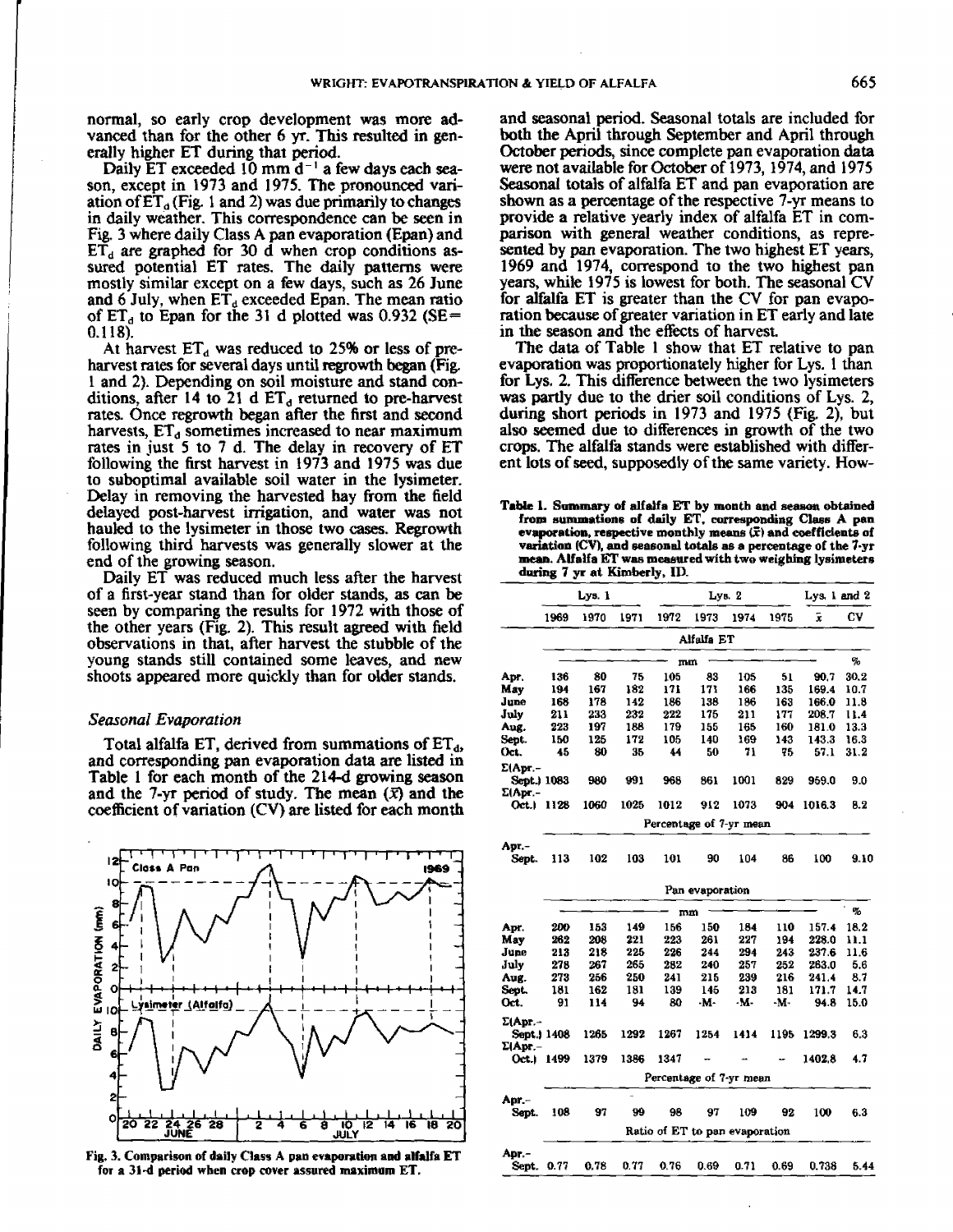|                 | Lys. 1  |         |          | Lys. 2  |                          |                                                                 |         | Lys. 1 and 2 |           |
|-----------------|---------|---------|----------|---------|--------------------------|-----------------------------------------------------------------|---------|--------------|-----------|
| Harvest         | 1969    | 1970    | 1971     | 1972    | 1973                     | 1974                                                            | 1975    | ž.           | CV        |
|                 |         |         |          |         | Harvest date             |                                                                 |         |              |           |
| 1st             | 28 May  | 24 June | 18 June  | 26 June | 12 June                  | 17 June                                                         | 22 June | 17 June      | ۰.        |
| 2nd             | 24 July | 25 Aug. | 8 Aug.   | 11 Aug. | 2 Aug.                   | 30 July                                                         | 11 Aug. | 7 Aug.       | $\bullet$ |
| 3rd             | 3 Oct.  | 12 Oct. | 27 Sept. | 11 Oct. | 2 Oct.                   | 5 Oct.                                                          | 4 Oct.  | 5 Oct.       |           |
|                 |         |         |          |         | Length of growing period |                                                                 |         |              |           |
|                 |         |         |          |         |                          |                                                                 |         |              | ч.        |
| 1st             | 58      | 85      | 79       | 87      | 73                       | 78                                                              | 83      | 77.6         | 12.6      |
| 2nd             | 57      | 62      | 51       | 46      | 61                       | 43                                                              | 50      | 51.4         | 6.4       |
| 3rd             | 71      | 48      | 50       | 61      | 61                       | 67                                                              | 54      | 58.9         | 8.6       |
| <b>Total</b>    | 186     | 195     | 180      | 194     | 185                      | 188                                                             | 187     | 187.9        | 5.2       |
|                 |         |         |          |         |                          | Lysimeter forage yield $(120 \text{ g kg}^{-1})$ water content) |         |              |           |
|                 | Mg/ha   |         |          |         |                          |                                                                 |         | $\%$         |           |
| 1st             | 6.08    | 8.57    | 9.62     | 6.39    | 6,52                     | 8.03                                                            | 8.22    | 7.63         | 17.4      |
| 2 <sub>rd</sub> | 6.06    | 6.32    | 5.86     | 5.51    | 5.38                     | 5.36                                                            | 5.51    | 5.71         | 6.5       |
| 3rd             | 5.77    | 2.19    | 4.75     | 2.84    | 3.54                     | 4.27                                                            | -м-     | 3.89         | 33.2      |
| Total           | 17.91   | 17.08   | 20.23    | 14.74   | 15.44                    | 17.66                                                           | $\sim$  | 17.18        | 11.4      |

Table 2. Summary of alfalfa harvest dates, length of corresponding growing periods, and lysimeter forage yield with means (F) and coef**ficients of variation (CV) for 7 yr at Kimberly, ID.**

**t Note: First period assumed to begin I April each year.**

ever, the crop on Lys. 2 was less upright, had finer stems, and was more prone to lodge than that on Lys. 1. Such variations in plant morphology have been noted between strains of given alfalfa varieties (Lowe et al., 1972). The Lys. 2 site also had less topsoil and more of the highly calcareous subsoil mixed in the surface-soil layer because of previous land leveling than did the Lys. 1 site. This may have contributed to less vigorous growth. Differences in forage yield relative to ET will be discussed in a later section.

The mean ratio of ET to pan evaporation, sometimes called a pan factor, was 0.74 for the entire 214 d, 7-yr period. The mean for Lys. 1 alone was 0.77,

**Table 3. Summary of total and mean daily alfalfa ET by harvest period, corresponding Claw A pan evaporation, and respective means al and coefficients of variation (CV) for 7 yr at Kimberly, ID.**

| Har-<br>vest | Lys. 1                    |      |      | Lvs. 2                       |                 |      |      | $Lys.1$ and $2$ |      |  |
|--------------|---------------------------|------|------|------------------------------|-----------------|------|------|-----------------|------|--|
|              | 1969                      | 1970 | 1971 | 1972                         | 1973            | 1974 | 1975 | ż               | CV   |  |
|              |                           |      |      | Total alfalfa ET per harvest |                 |      |      |                 |      |  |
|              | mm                        |      |      |                              |                 |      |      |                 | ٩.   |  |
| 1st          | 323                       | 410  | 376  | 444                          | 338             | 396  | 335  | 374.4           | 12.0 |  |
| 2nd          | 367                       | 434  | 322  | 325                          | 240             | 269  | 274  | 318.7           | 20.8 |  |
| Зrd          | 401                       | 182  | 289  | 221                          | 293             | 358  | 242  | 283.7           | 27.1 |  |
| Total        | 1091                      | 1025 | 987  | 990                          | 870             | 1023 | 851  | 976.7           | 8,9  |  |
|              | Mean daily ET per harvest |      |      |                              |                 |      |      |                 |      |  |
|              |                           |      |      |                              | mm d '          |      |      |                 | %    |  |
| 1st          | 5.6                       | 4.8  | 4.8  | 5.1                          | 4.6             | 5.1  | 4.0  | 4.9             | 9.6  |  |
| 2nd          | 6.4                       | 7.0  | 6.3  | 7.1                          | 4.7             | 6.3  | 5.5  | 6.2             | 13.6 |  |
| 3rd          | 5.7                       | 3.8  | 6.8  | 3.6                          | 4.8             | 5.3  | 4.5  | 4.8             | 17.9 |  |
| Seasonal     |                           |      |      |                              |                 |      |      |                 |      |  |
|              | mean 5.9                  | 5.3  | 5.5  | 5.1                          | 4.7             | 5.4  | 4.6  | 5.2             | 8.9  |  |
|              |                           |      |      |                              | Pan evaporation |      |      |                 |      |  |
|              |                           | mm   |      |                              |                 |      |      |                 | %    |  |
| lst          | 434                       | 530  | 491  | 567                          | 510             | 567  | 491  | 512.9           | 9.2  |  |
| 2nd          | 456                       | 531  | 440  | 414                          | 401             | 385  | 392  | 431.3           | 11.8 |  |
| 3rd          | 533                       | 264  | 352  | 318                          | 365             | 467  | 334  | 376.1           | 24.6 |  |
| Total        | 1423                      | 1325 | 1283 | 1299                         | 1275            | 1419 | 1217 | 1320.1          | 5.8  |  |

and for Lys. 2 alone, 0.73, excluding the 2 yr when Lys. 2 was drier than desired for short periods.

## *Harvest Period Evaporation and Yield*

The dates of harvest, the corresponding length of the respective growing periods, and the lysimeter forage yields are summarized in Table 2. The first growth period was assumed to begin on 1 April each year. The harvest dates were generally typical of local farms, except for the second harvest in 1970 that was delayed until late August (Fig. 1) to accommodate some associated research. The total growing period contributing to the three harvests, averaging about 188 d, was less than the April through October period of 214 d, as used in Table 1. Forage growth after the third harvest was not harvested for yield analysis. The forage sample for the third-growth period of 1975 was inadvertently discarded before dry weights were obtained.

Total and mean daily ET and total pan evaporation are listed by growth period in Table 3. Mean daily ET was calculated from the sum of  $ET_d$  for the respective period and the length of the period as listed in Table 2. The mass of the dry matter removed from the lysimeter surface at harvest was small compared to the mass of the water transpired. The average dry matter removed per harvest was 511 g  $m^{-2}$  (Table 2), which was equivalent to an ET of a 0.511-mm water depth equivalent or about 0.16% of mean  $ET_d$  (Table 3).

The joint variation of  $ET_d$  and Epan by growth period is shown in Fig. 4 for each of the 21 periods included in Table 2. Points are distinguished by lysimeter and growth period. The linear correlation equation relating  $ET<sub>d</sub>$  to Epan is shown in Fig. 4. Excluding the one 1973 point changed the slope  $(b)$ , intercept  $(a)$ , and correlation  $(r)$  coefficients to 0.772,  $-11$ , and 0.95, respectively, where  $ET_d$  and Epan are in millimeters. The linear correlation equation indicated in Fig. 4 did not include the five points plotted for the fourth growth period, from third harvest until 1 No-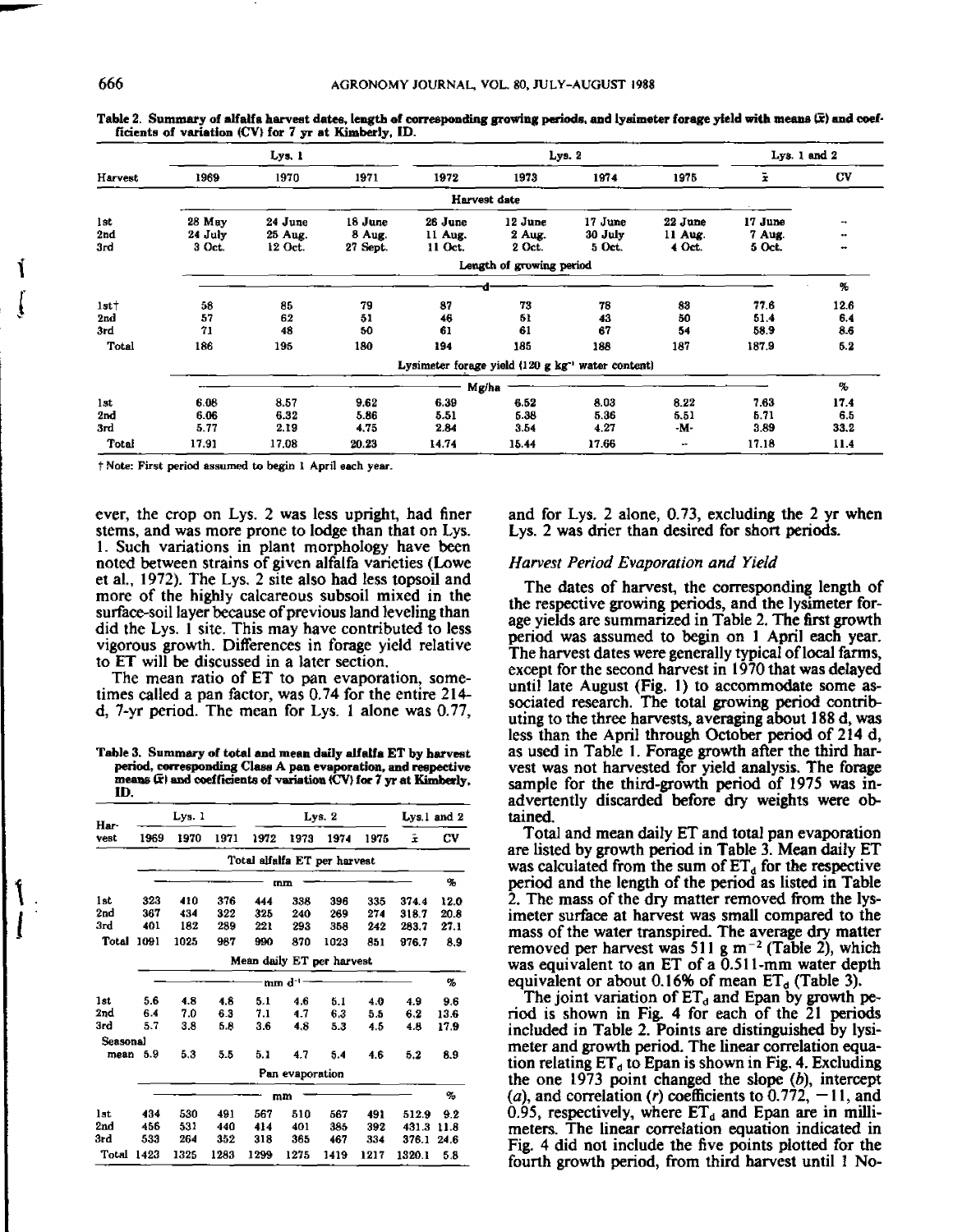

**Fig. 4. Joint variation over a 7-yr period of total lysimeter ET and pan evaporation by harvest period for two lysimeter sites and three harvests per growing season. Period 4 was from third harvest until 1 Nov.**

vember, since complete data were not available for that period. It can be seen, however, that these points were clustered closely about the indicated linear relationship.

The best-fit linear correlations for Lys. I and Lys. 2, considered individually, are also plotted in Fig. 4. The  $b$ ,  $a$ , and  $r$  coefficients for Lys. 1 alone  $(n=9)$ were: 0.892, —26, and 0.98; for Lys. 2 alone *(n=12)* they were: 0.734, *—7,* and 0.92; and for Lys. 2 excluding the one 1973 point: 0.712, 6, and 0.94; where  $ET_d$  and Epan are in millimeters. A negative intercept coefficient was expected since Epan is not affected by the amount of crop cover.

The joint variation of lysimeter ET and forage yield is shown in Fig. 5, with points distinguished by lysimeter and harvest. There was less association between ET and yield than there was between ET and pan evaporation, indicating that crop growth was not as closely coupled to the climatic factors as was evaporation. The one 1973 point was again on the outer limit of the cluster of points, but in this relationship it showed a higher water-use efficiency (WUE) than most of the other points, i.e., there was less ET per unit of forage produced. This occurred because ET was suppressed immediately following harvest until irrigation and then regrowth was very rapid (Fig. 2). The indicated 1972 first-harvest point represented a lower WUE. The *alfalfa* early in that growth period was still in the small seedling stage; thus, evaporation from the soil was proportionally higher and crop production lower than for an established crop. Twenty points were included in the correlation analysis because the forage yield for the third-harvest of 1975 was not available.

The lines for the linear correlations obtained considering the ET and yield data for Lys. 1 and Lys. 2 individually are also included in Fig. 5. The relationship of these two lines to the combined line is similar to the pattern of Fig. 4. The *b, a,* and *r* coefficients for the linear correlation equation for Lys. 1 alone *(n= 9)* were: 27.5, 176, and 0.76; and for Lys. 2 alone *(n=* 11) they were: 24.5, 180, and 0.60, respectively.

Excluding the first-growth period of 1972 and the



**Fig. S. Joint variation over a 7-yr period of total lysimeter ET and lysimeter forage yield (120 g kg ' water content) by harvest period for two lysimeter sites and three harvests per growing season.**

second-growth period of 1973 (Fig. 5), the linear correlation equation between lysimeter ET and lysimeter yield  $(Y_k)$ , for Lys. 1 and Lys. 2 combined  $(n=18)$ , was:

$$
ET = 25.4 Y_{\ell} + 180; r = 0.74, [1]
$$

and between  $Y_k$  and ET it was:

$$
Y_{\ell} = 0.0216 \text{ ET} - 1.24; r = 0.74, \qquad [2]
$$

where yield is in megagrams per hectare (120 g kg<sup>-1</sup>) water content) and ET is in millimeters. The overall mean ET to produce 1 Mg ha<sup> $-1$ </sup> was 56.9 mm, giving *a* corresponding WUE of 17.6 kg ha<sup>-1</sup> mm<sup>-1</sup>.

For 17 harvests when field yield data were available, the mean yields per harvest for the field and lysimeter were 5.75 (SE=0.42) and 6.05 (SE=0.43) Mg ha<sup>-1</sup>, respectively, giving a ratio of mean field to mean lysimeter yield of 0.95. The linear correlation of the association between field yield  $(Y_i)$  and  $Y_i$  was:

$$
Y_r = 0.968 Y_s - 0.029; r = 0.99, \qquad [3]
$$

where yield is in megagrams per hectare  $(120 \text{ g kg}^{-1})$ moisture). Field yields were slightly below lysimeter yields, probably because of the inclusion of lower producing areas of the field in the field yield and the effects of machine harvesting on regrowth. Regrowth in the field was also delayed under windrows because of shading and the concentration of insects. Regrowth between windrows sustained some damage during baling and bale pick up. Nonetheless, agreement between field and lysimeter yields (Eq. [3]) was considered adequate for the lysimeter ET-yield relationships (Eq. [I ] and Eq. [2]; Fig. 5) to be representative of field water use. Thus the seasonal field water use would be expected to have been about 5% less than that of the lysimeter.

Field yields obtained in this study were generally comparable with those obtained on well-managed farms of the area but above county averages. The published Twin Falls County average for 1978 was about 11.4 Mg ha<sup>-1</sup> (USDA Economics, Statistics and Cooperative Service, 1980), which was about 40% less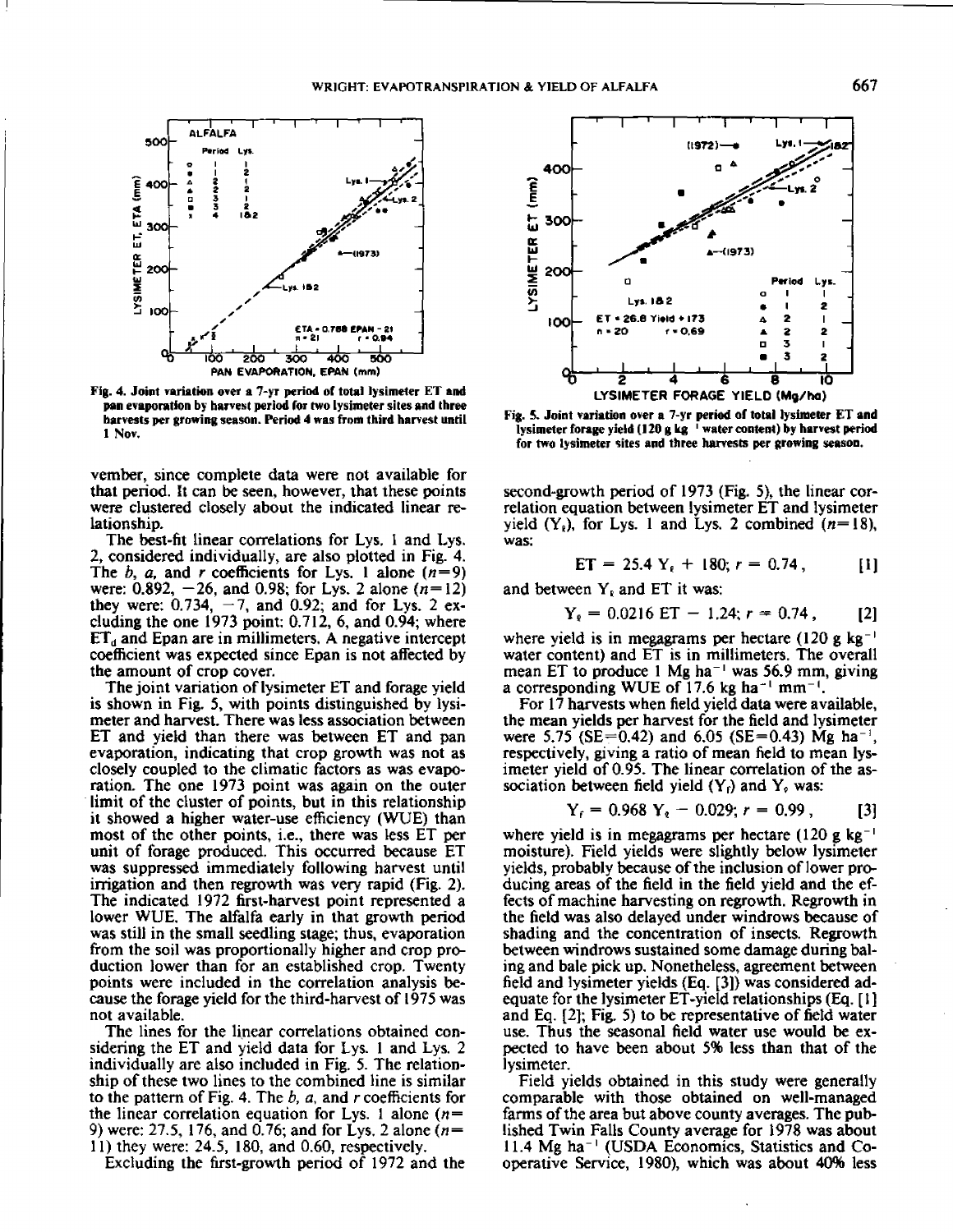than the mean lysimeter yield (Table 3). The countywide yield **included several** large **areas where there is a shortage** of irrigation water most years and alfalfa production is given a low priority relative to other crops.

The seasonal water use by alfalfa in southern Idaho estimated with the SCS-BC method (USDA-Soil Conservation Service, 1967) by Sutter and Corey (1970) was 646 mm. The three-crop mean ET of 977 mm obtained in this study (Table 3) was thus nearly 50% greater than that previous estimate. The intent of Sutter and Corey (1970) was to provide estimates for alfalfa representative of conditions when crop growth is not limited by lack of water at any time during the growing season and growth is mainly dependent on climatic conditions. However, as concluded by Sammis et al. (1982), it seems that the estimates are more applicable to average county-wide conditions than to conditions of negligible moisture stress. Application of the SCS-BC method for high producing alfalfa in irrigated areas could lead to a serious underestimation of alfalfa water use.

Another possible cause of the lower estimates is that alfalfa crop coefficients for the SCS-BC method were derived from the results of water use based on soil sampling data. Crop water use obtained by soil sampling methods could be less than that obtained with weighing lysimeters, because a period of several days is often allowed after an irrigation before the soil-water content is measured. While this may avoid errors due to the drainage of excess water from the soil profile, it also misses the higher daily ET that may occur immediately after an irrigation (Fig. 1 and 2). With soil sampling methods, deep measurements have sometimes been omitted, and it is often difficult to account for water extraction from the deeper layers of the root zone because of the relatively small changes in water contents with time. It is also difficult to assess the lateral or vertical movement of water into the root zone from adjacent wet soil or from deep water tables. These errors are avoided with an adequately irrigated lysimeter.

While the 1.2-m depth of the lysimeters of this study was less than the rooting depth of the alfalfa in the surrounding fields, the depth should have been sufficient to avoid rooting depth problems (McIlroy and Angus, 1963; Tanner, 1967). Sufficiently high soil-water contents were maintained (except in a few cases) so that measured ET was usually the maximum possible for the given climatic and crop conditions. The data of Fig. 3 establish that lysimetrically measured alfalfa ET closely followed pan evaporation, which would not have occurred if rooting depth were a problem. Errors due to limited rooting depth would be in the direction of reduced plant growth and ET; however, lysimeter yields were generally greater than field yields.

Soil sampling methods also often miss relatively low ET rates during early and late portions of the growing season, rainy periods, or from harvest until major regrowth. Water-content measurements often have not been initiated until about mid-May, at the beginning of the frost-free period (Bauder et al., 1978; Retta and Hanks, 1980). The lysimeter data of this study (Fig. 1 and 2; Table 1) show a total ET from 1 April until

mid-May of about 100 mm, and from mid-September until 1 November of about 75 mm, for a total of 175 mm occurring before and after the frost-free period, or 17% of the April through October total. Whereas soil-sampling methods permit spatial sampling throughout a field, the results from a single lysimeter are effectively an average for a surface area that is equivalent to several soil sampling sites.

#### **CONCLUSIONS**

Alfalfa ET, as measured with weighing lysimeters, was highly variable on *a daily* basis in response to general weather conditions. Daily ET exceeded 10 mm  $d^{-1}$  for a few days in most seasons. Forage harvest reduced ET to less than 25% of pre-harvest levels for about a week. Another 1 to 2 wk elapsed before regrowth was sufficient to return ET to potential rates. Thus, improved irrigation management practices such as irrigation scheduling will in many cases require accurate estimates of daily ET.

Seasonal ET averaged 1016 mm. The mean ratio of seasonal alfalfa ET to Class A pan evaporation was 0.74 for April through September. The ratio of alfalfa ET to pan evaporation averaged 0.93 when alfalfa was in a full-cover state. Total monthly and growth-period ET were linearly related to corresponding total pan evaporation. Total ET per growth period was also linearly related to forage yield, even for well-irrigated conditions, but to a lesser degree than was the relationship to pan evaporation. Lysimeter forage yields averaged about 5% greater than surrounding field yields. Average ET per unit of forage produced was 581 m<sup>3</sup> Mg<sup>-1</sup> (120 g kg<sup>-1</sup> water content) for an overall WUE of  $17.2$  kg ha<sup>-1</sup> mm<sup>-</sup>

Seasonal water-use values obtained in this study were about 50% greater than previously reported wateruse estimates for southern Idaho based on the SCS modified Blaney-Criddle method. Thus, a greater portion of irrigation water diverted to amply irrigated, high-producing alfalfa fields of the region is lost to the atmosphere by evaporation than has often been considered to be the case. This has an impact on estimates of drainage, ground-water recharge, and irrigation efficiencies for the region. Accurate assessments of irrigation water requirements for high-producing alfalfa under the and conditions of southern Idaho will require changes in the crop factors used in the SCS-BC method or use of other more accurate methods.

#### ACKNOWLEDGMENT

The author gratefully acknowledges the assistance of John L. Stevens and James E. Chapman in conducting the field experiments and analyzing data.

## REFERENCES

- Bauder, J.W., A. Bauer, J.M. Ramirez, and D.K. Cassel. 1978. Alfalfa water use and production on dryland and irrigated sandy loam. Agron. J. 70:95-99. Daigger, L.A., L.S. Axthelon, and C.L. Ashburn, 1970. Consumptive
- use of water by alfalfa in western Nebraska. Agron. J. 62:507- 508.
- Erie, L.J., O.F. French, and K. Harris. 1965. Consumptive use of